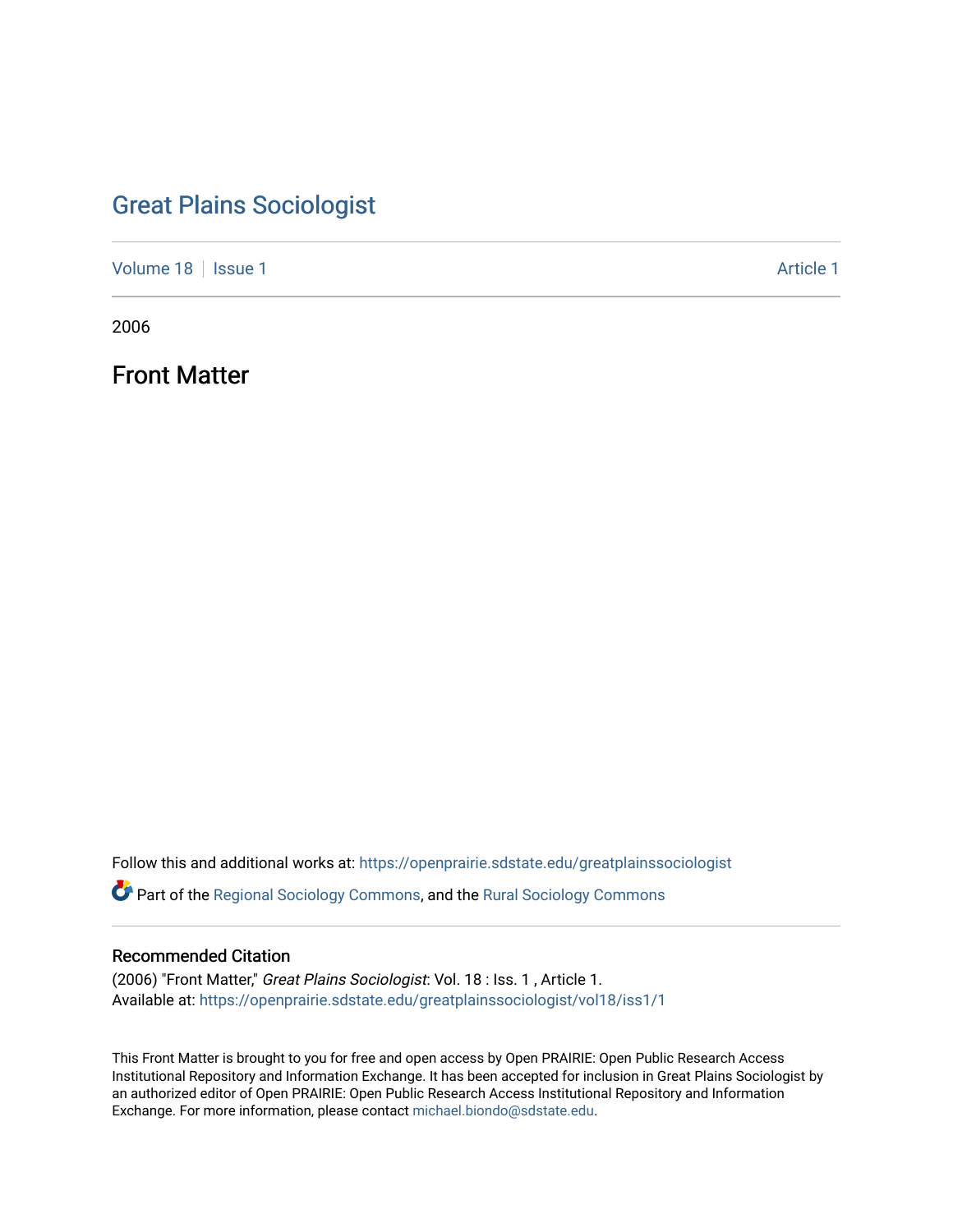# The Great Plains Sociologist



The Official Journal of the Great Plains Sociological Association

**Volume 18, 2006/2007**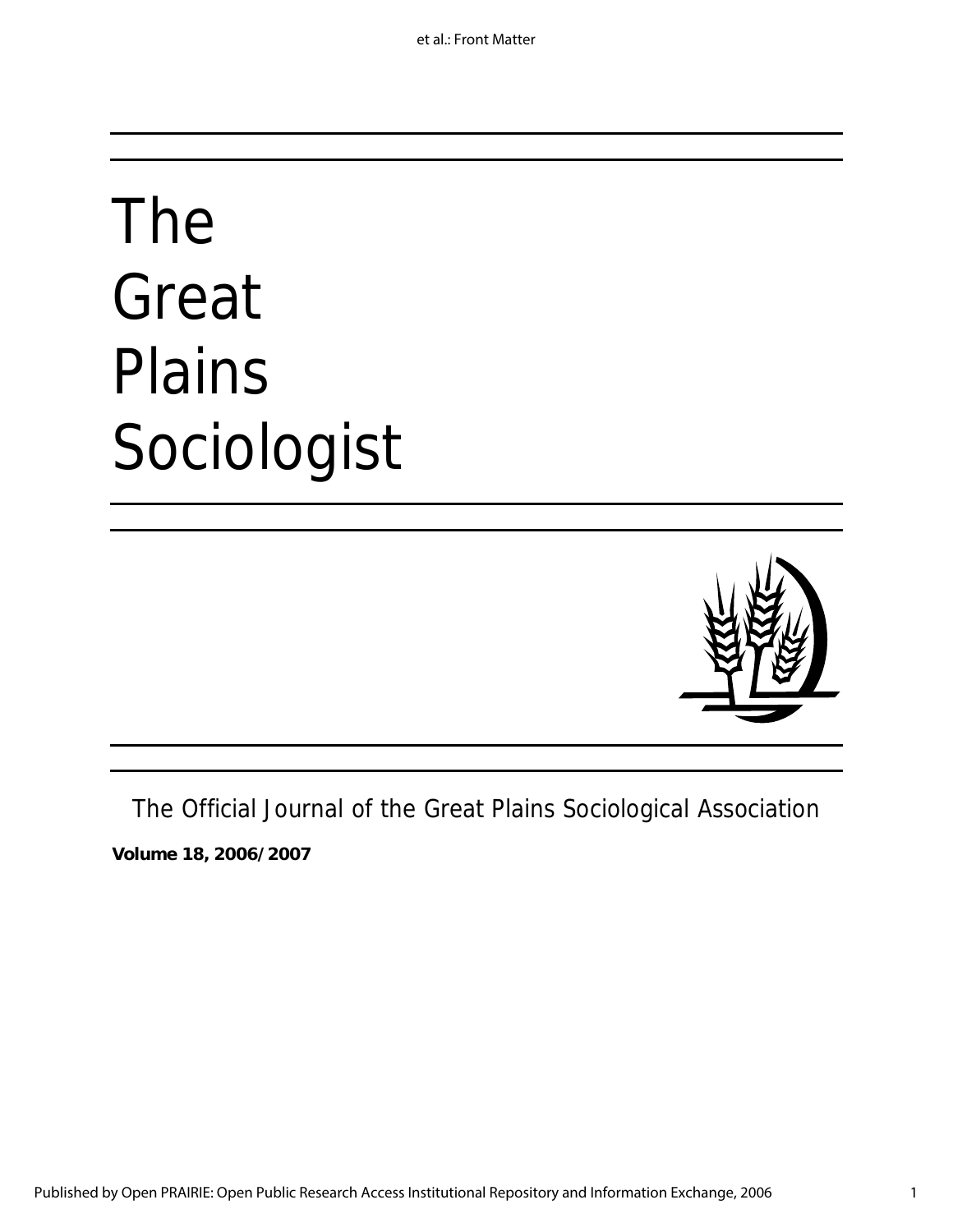*Great Plains Sociologist*  Volume 18, 2006/2007

### **Great Plains Sociologist**

Editor Harry Hoffman, Minot State University

Managing Editor Daphne Pedersen Stevens, University of North Dakota

Student Editor Gabe Kilzer, University of North Dakota

The Great Plains Sociological Association publishes the *Great Plains Sociologist* (GPS) as a general sociological journal. We endeavor to publish articles of general interest to sociologists in the region and beyond. The organization primarily seeks to serve sociologists from the Great Plains; however, that does not limit material published in the journal by author or subject.

The following guidelines are offered to authors who wish to submit work to the GPS for publication.

1. Topics should be of interest to a wide audience of sociologists. This should not be read as implying that a majority must agree with the findings or discussions. Popularity of findings plays absolutely no role in the decision to publish. The decision to publish is based on quality of work.

2. Manuscripts should be in the range of 15 to 20 journal pages, including tables, charts, etc. Please use gray-scale for tables and charts.

3. GPS will consider many types of manuscripts for publication. We publish traditional research articles that empirically test hypotheses derived from social theory, thought pieces explicating ideas or investigating specific topics, and articles that focus on teaching techniques or experiences to mention but a few.

4. Articles submitted for review should be saved as Word documents and emailed to the editor. Upon acceptance, full contact information for each contributing author, including a brief biographical sketch, must be submitted.

Contact information for submission of articles: Daphne Pedersen Stevens daphne.stevens@und.nodak.edu (701) 777-4247

5. Manuscripts submitted for publication are emailed to the journal editor and then sent to at least two reviewers for comment and recommendation. The journal editor also reads submissions and has responsibility for the final decision to publish or not. The editor and reviewers may request that a manuscript be rejected, or rewritten and resubmitted.

6. To preserve anonymity, please attach a cover page to the manuscript that contains authorship, address, and institutional affiliation. The next page should contain the title of the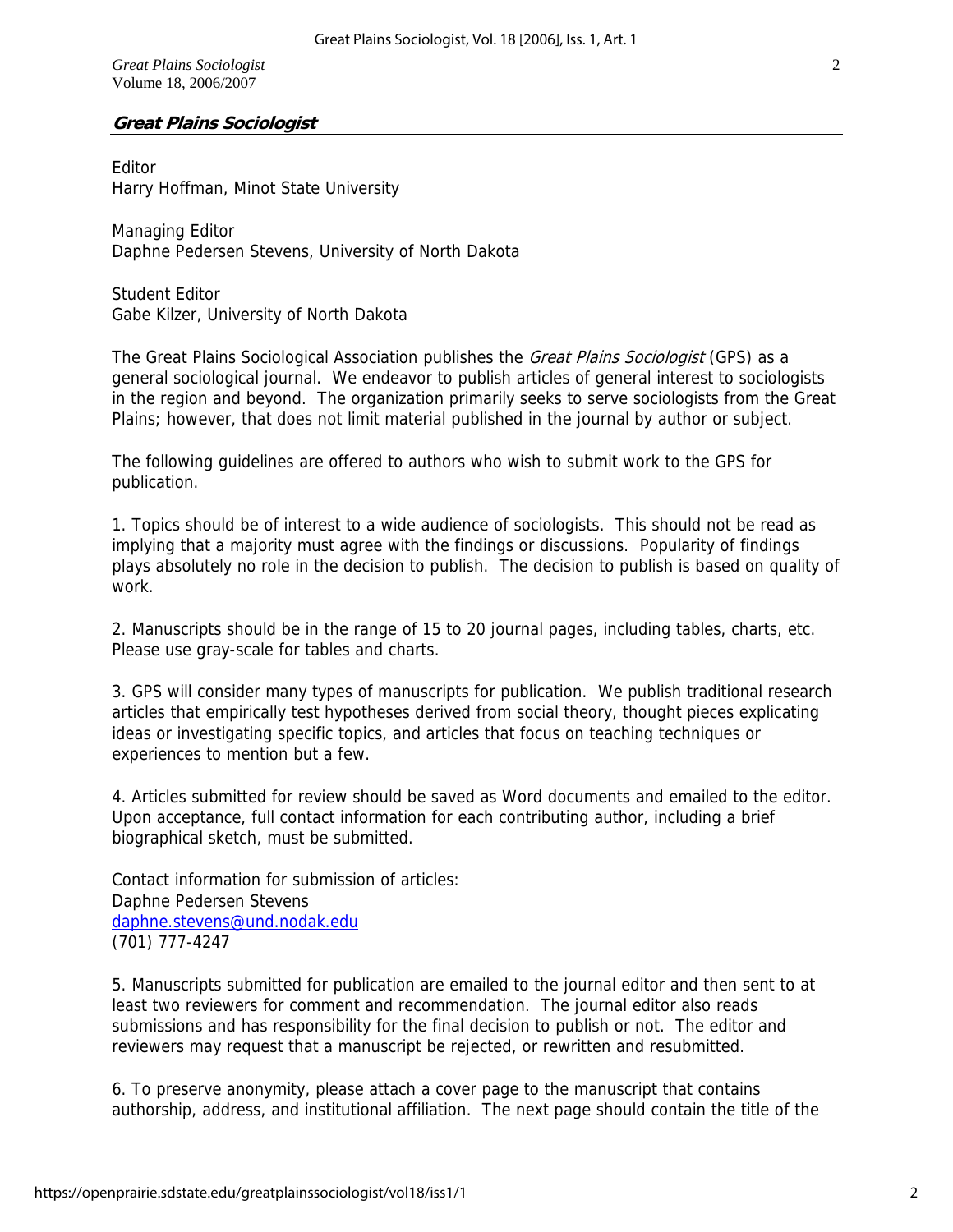article only. The authorship page will be removed and retained by the editor to assure anonymity. Please omit author citations in the reference page and text.

7. Manuscript format should follow American Sociological Review (ASA) standards.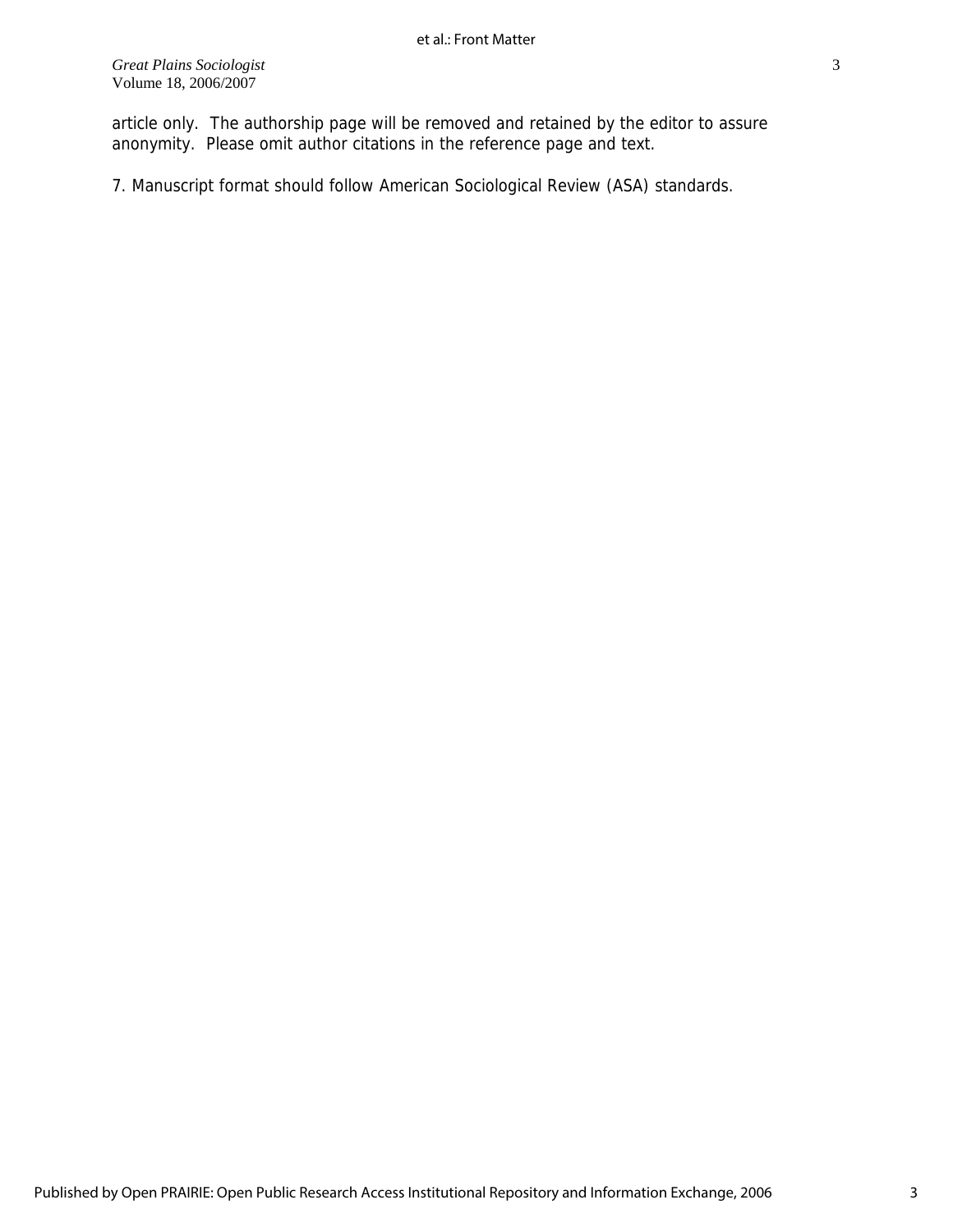### **About the Authors**

**Kebba Darboe** is an assistant professor and coordinator of the Internship Program and Ethnic Student Organization for the Department of Ethnic Studies at Minnesota State University-Mankato. Dr. Darboe teaches courses such as American Racial Minority, Perspectives on African and African Americans, Research Methods, Urban Minority Problems and Immigration. Publications include Dr. Darboe's dissertation as a book and four articles in refereed journals.

**Gary Goreham** is a professor of rural sociology in the Department of Sociology, Anthropology, and Emergency Management, at North Dakota State University. His research and teaching interests include rural community development, environmental sociology, sociology of agriculture, and sociology of religion.

**Donna Hess** is Head of the Rural Sociology Department at South Dakota State University. She received her PhD in Sociology from Michigan State University. Her areas of interest include Qualitative Research Methods, American Indian cultures, and education.

#### **Satoko Hirai**

**Gabe Kilzer** is a second year Masters Student in the Department of Sociology at the University of North Dakota. Kilzer received his Bachelor's of Arts degree in Sociology in May 2006 from the University of North Dakota.

**Thomas C. Langham**, Ph.D., is a professor of sociology and chair of the Department of Sociology at Our Lady of the Lake University in San Antonio, Texas. His scholarly areas of interest are sociological theory, sociology of religion, and sociological practice.

**Michael E. Lawson** is an Assistant Professor of English at Suzuka National College of Technology located in Suzuka, Japan.

 Dr. **A. Olu Oyinlade** is professor and industrial/organizational sociologist at the Department of Sociology and Anthropology, University of Nebraska, Omaha. Dr. Oyinlade's research and consulting interests are in leadership effectiveness, employee motivation and alienation, job satisfaction, diversity planning and management in organizations, organizational power, and business demography.

**Stephen Sapp** is a professor of rural sociology at Iowa State University. He investigates public responses to controversial new technologies. Also, he examines determinants of community well being.

**Ronald G. Stover** is professor of sociology at South Dakota State University where he has been employed since 1983. Born and raised in Georgia, he attended the University of Georgia, earning the BA, MA, and PhD in Sociology. After being awarded his doctorate in 1975, he taught at Clemson University before moving to South Dakota State University. Dr. Stover has published numerous chapters in books and articles in professional journals. In 1993, he published Marriage, Family, and Intimate Relations with Christine A. Hope and in 1999 published Industrial Societies: An Evolutionary Perspective with Melodie L. Lichty and Ms Penny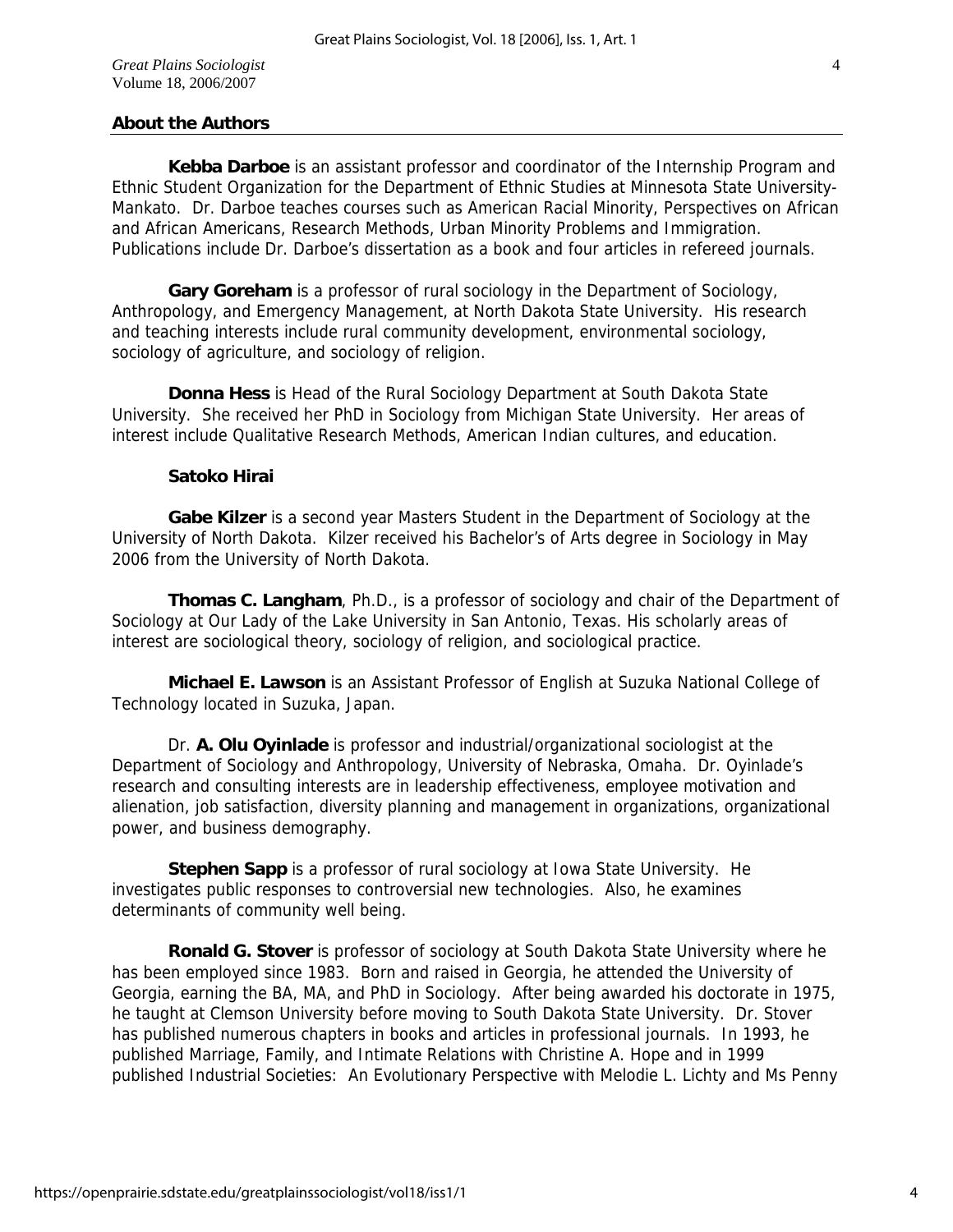W. Stover. He has twice been voted Teacher of the Year by students at South Dakota State University.

**George A. Youngs, Jr.** Ph.D. is Professor of Sociology and Emergency Management with the Department of Sociology, Anthropology, and Emergency Management, and he is Director of the Center of Social Research, North Dakota State University, Fargo. His specializations include sociology of disaster, social psychology, and research methods. He has published on a variety of agriculturally related topics including attitudes toward the use of GMOs and several articles comparing conventional versus organic/sustainable farmers.